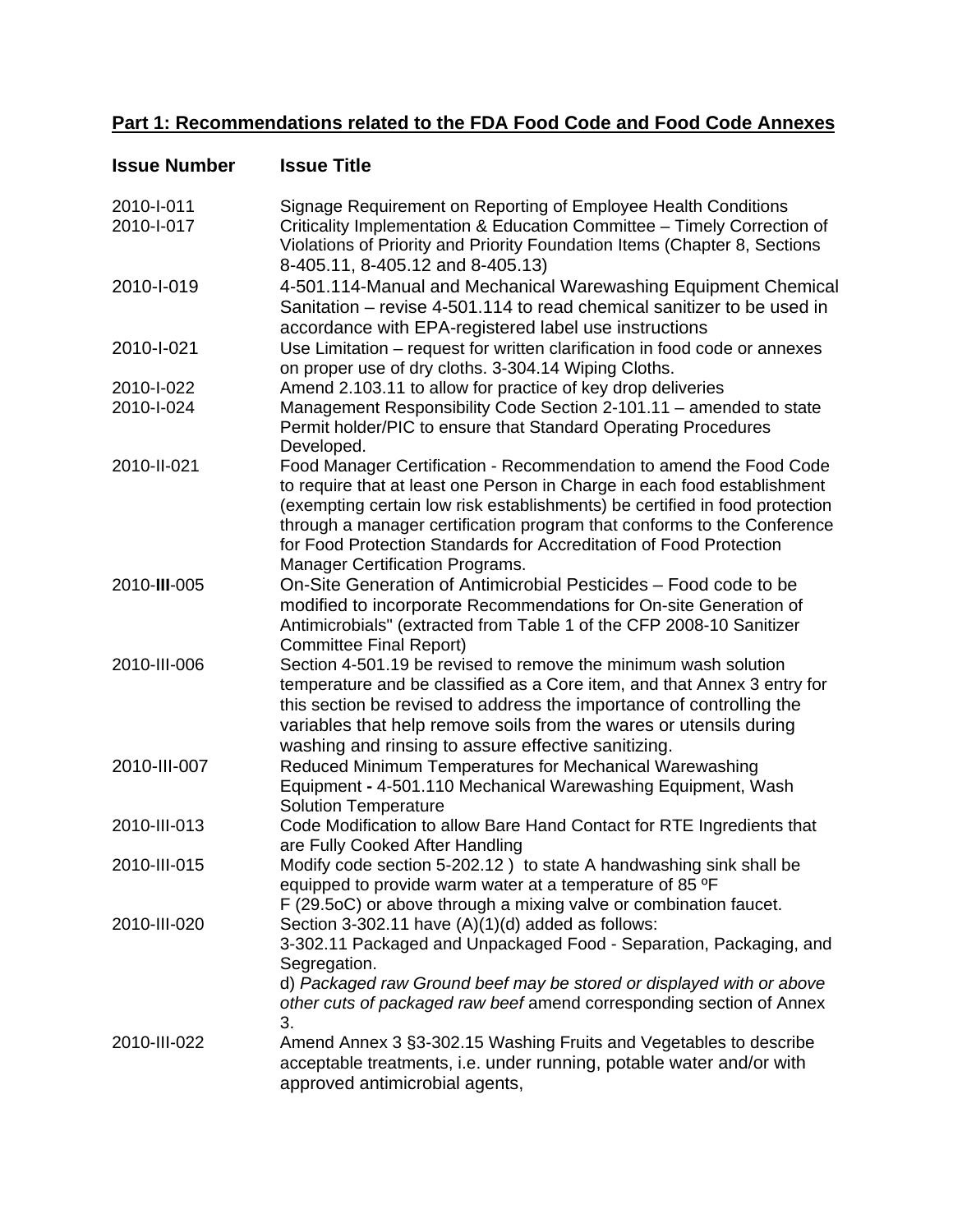| 2010-III-023 | FDA to modify food code to require that food establishments have<br>access to a plan for responding to unexpected events that result in the<br>discharge of vomitus or feces in any area other than a toilet.                                            |
|--------------|----------------------------------------------------------------------------------------------------------------------------------------------------------------------------------------------------------------------------------------------------------|
| 2010-III-024 | Food Code section 7-204.14 Drying Agents, Criteria to be modified to<br>include additional criteria of Food Code Notifications and GRAS as<br>determined by independent GRAS self-determinations by a panel of<br>experts as specified in 21 CFR 170.30, |

## **Part 2: Recommendations with direct or indirect implications to FDA**

| <b>Issue Number</b> | <b>Issue Title</b>                                                                                                                                                                                                                                                                                                                         |
|---------------------|--------------------------------------------------------------------------------------------------------------------------------------------------------------------------------------------------------------------------------------------------------------------------------------------------------------------------------------------|
| 2010-I-010          | FDA to Collaborate with newly formed Recall Evaluation Committee for<br>clarification of recall classification system, notification timelines,<br>communicated with industry and consumers.                                                                                                                                                |
| 2010-I-015          | Acceptance of Criticality Implementation & Education Committee -<br>Criticality Training Slides for posting on FDA website.                                                                                                                                                                                                                |
| 2010-I-016          | FDA to provide answers to Criticality Implementation & Education<br>Committee's FAQ's and post on FDA website by June 30, 2010.                                                                                                                                                                                                            |
| .2010-II-02         | Appropriate Section of FDA's Voluntary National Retail Food Regulatory<br>Program Standards, Standard 5 - April 2009: to include recommendation<br>that Regulatory programs are encouraged to also participate in the CDC<br>National Voluntary Environmental Assessment Information System<br>(NVEAIS).                                   |
| 2010-II-007         | FDA to develop a database management tool that will enable the<br>analysis of future baseline survey data                                                                                                                                                                                                                                  |
| 2010-II-009         | FDA Allergen Management Course (AMC) be reviewed by the re-created<br>CFP Food Allergen Committee and AMC be incorporated in, "post<br>curriculum" training in Appendix, B-1, Standard 2                                                                                                                                                   |
| 2010-II-010         | Appendix, B-1, Standard 2 - Trained Regulatory Staff, FDA Draft<br>Voluntary National Retail Food Regulatory Program Standards (2009) be<br>revised to incorporate the following three Federal Emergency<br>Management Agency (FEMA) courses as part of the post curriculum<br>retail food protection training program, ICS 100, 200, 700. |
| 2010-II-011         | Standard 2 - Trained Regulatory Staff, FDA Voluntary National Retail<br>Food Regulatory Program Standards (2009) be revised with clarifying<br>language on the number of field inspections required for the FSIO to<br>demonstrate performance elements and competencies                                                                   |
| 2010-II-012         | Clarifying Definitions for Step 4, Standard 2 - Program Standards -<br>The terms "Trainer" and "Training Standard" be revised to clarify the<br>curriculum and field training requirements.                                                                                                                                                |